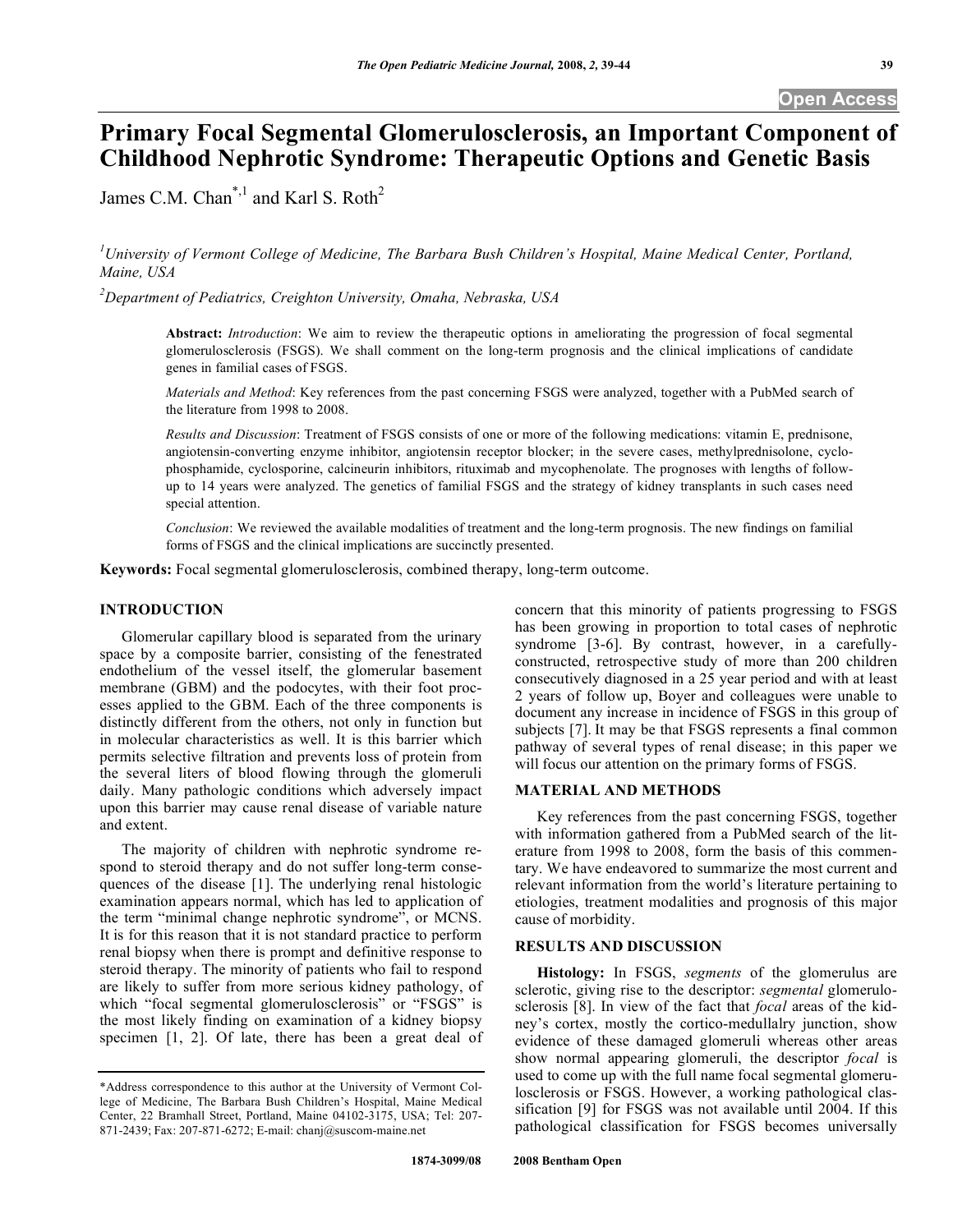accepted, the progression to end-stage kidney disease (ESKD) may be shown to vary dependent on the histological classification of collapsing, tip, cellular, perihilar and "not otherwise specified" or NOS variant of FSGS [9]. The collapsing lesions are more common in black children, in whom the incidence of FSGS is acknowledged to be substantially increased. The tip lesions are more common in Caucasian children and are associated with less tubulointerstitial injury and better glomerular filtration rates. It should be kept in mind, however, that the biopsied patients are a selected population whose pre-biopsy histological features from the inception of their disease remain unknown.

 **Racial and Gender Disposition:** FSGS is the underlying pathology in up to 10% of children with the nephrotic syndrome [1, 2, 8]. The clinical impression that the incidence is probably higher in African-American and Asian children is bolstered by the recent findings that in South Africa, FSGS is much higher in African and in Asians, at incidences of 27% and 20% respectively for black and Asian children [10]. It should be noted that the Asian children studied in this report are South Asian, primarily from the Indian subcontinents. A comparison with Asian children of Chinese, Korean or Japanese heritages has not been published, but there is no indication that this higher incidence would pertain to these children, as well. Gender distribution in FSGS is 2:1 male to female [1, 11]. However, in African-American children with FSGS, there is an equal gender distribution [12].

 **Clinical Features:** The edema of a nephrotic child often presents insidiously, from puffiness of the eyelids to pitting edema of the lower extremities recurring over several weeks until persistent generalized edema brings the child to medical attention [1, 11]. In minimal change nephrotic syndrome, the child usually presents between 3 to 6 years of age, whereas in FSGS the age of presentation is usually older [2, 8]. Most notably, in African and Asian children, the age of presentation is frequently later than in white children, often after the age of 10 years [12]. It is also not unusual for 30 to 40% of the children with FSGS to present with hypertension, with diastolic blood pressure exceeding 80 mm Hg [2, 12]. Due to the hypovolemia attendant on massive proteinuria, children would be expected to be either normo- or hypotensive; consequently, hypertension is an ominous sign in a patient who is not already on large doses of steroids.

 **Laboratory Features:** Nephrotic syndrome is clinically characterized by heavy proteinuria of over 40 mg per meter<sup>2</sup> body surface area per hour in timed urine collection (or urinary albumin to urinary creatinine ratio in excess of 4 mg/mg) [1, 11]. This heavy protein loss eventually causes a decrease in the serum albumin concentration to less than 2.5 gm/dl from the usual normal values of 4 gm/dl. It is this loss of serum oncotic pressure which leads eventually to the generalized edema which characterizes the clinical picture. Frequently, there is a total hypocalcemia present, which is most often a consequence of the hypoalbuminemia. The serum cholesterol in MCNS is usually markedly elevated above the normal values; in contrast FSGS patients usually have only mildly elevated serum cholesterol [1, 2, 8]. The mechanism(s) of the hypercholesterolemia so characteristic of MCNS are incompletely understood; however, they include decreased hepatic VLDL-cholesterol catabolism and increased LDL-cholesterol synthesis. Those cause underlying

the same laboratory finding in FSGS would seem to be either different in nature or degree. Similar to MCNS, patients with FSGS also have normal serum complement concentrations. This feature distinguishes FSGS from conditions which are hypocomplementemic such as idiopathic membranoproliferative glomerulonephropathy or nephrotic syndrome secondary to systemic diseases such as lupus erythematosus.

 **Kidney Biopsy:** If a child presenting with nephrotic syndrome for the first time is at or above 10 years of age, a kidney biopsy is recommended to rule out FSGS [12]. A child younger than 10 years of age at the time of presentation should not be considered a candidate for a kidney biopsy, because the likelihood of MCNS is high in this age group. However, if there is no response to a course of steroid therapy or if the child has more than 2 relapses in any 6 month period, a kidney biopsy is indicated to rule out FSGS [1, 12]. If nephrotic syndrome presents in the first 12 months of life, a kidney biopsy is indicated, to confirm the diagnosis of congenital nephrotic syndrome [1]. Our understanding of the genetics this so-called "congenital" entity has grown substantially in recent years, and is discussed below. Suffice it to say at this juncture that consideration should be given in all such cases to genotyping the biopsied tissue.

 **Treatment:** If the serum albumin is less than 2 gm/dl, symptoms of hypovolemia (hypotensive abdominal pain, tachycardia, poor capillary refilling, cold extremities) are detected or the edema is so excessive as to increase the risk of skin rupture, the nephrologist or intensivist may choose to use intravenous albumin. In such cases, the usual procedure is to administer a 20% salt- poor albumin solution at a dose of 1 gm/kg over a 4-6 hour interval followed by intravenous furosemide (1 - 3 mg/kg/dose) [1, 11]. If the serum albumin is better than 2 gm/dl and clinical symptoms of hypovolemia are not present, furosemide alone or with a potassium sparing diuretic spironolactone (2-4 mg/kg/day) may be used to promote diuresis and reduce edema. It should be noted that, as renal perfusion improves from intravascular volume expansion, there is mobilization of accumulated extravascular fluid *and* electrolytes; any presenting hyponatremia may be dilutional in nature, so electrolyte therapy should take this into account. Moreover, frequent weights are essential to monitoring fluid loss, together with twenty-four hour urine volumes, which tend to be inaccurate in young children.

 After tuberculosis is ruled out by skin testing, prednisone at 2 mg per kg body weight per day  $(60 \text{ mg/meter}^2)$  body surface areas per day), up to a maximal dose of 80 mg per day, is initiated for 6 weeks, switching to alternative day dosage  $(1.5 \text{ mg per kg every other day or } 40 \text{ mg/meter}^2 \text{ every other})$ day) for an additional 6 weeks [1, 13]. The definition of what comprises a complete remission remains problematic; it is generally accepted that, if the child has not completely cleared the urine of protein for 3-5 consecutive days after four weeks of prednisone, remission is incomplete. Some authors consider that a patient with two or more relapses during steroid tapering or within a month thereafter constitutes steroid-dependency [14]. These patients are classified as frequent relapsing/steroid-dependent. Patients with proteinuria persisting beyond three months are considered steroid resistant. If medically stable, these children should be considered candidates for diagnostic renal biopsy.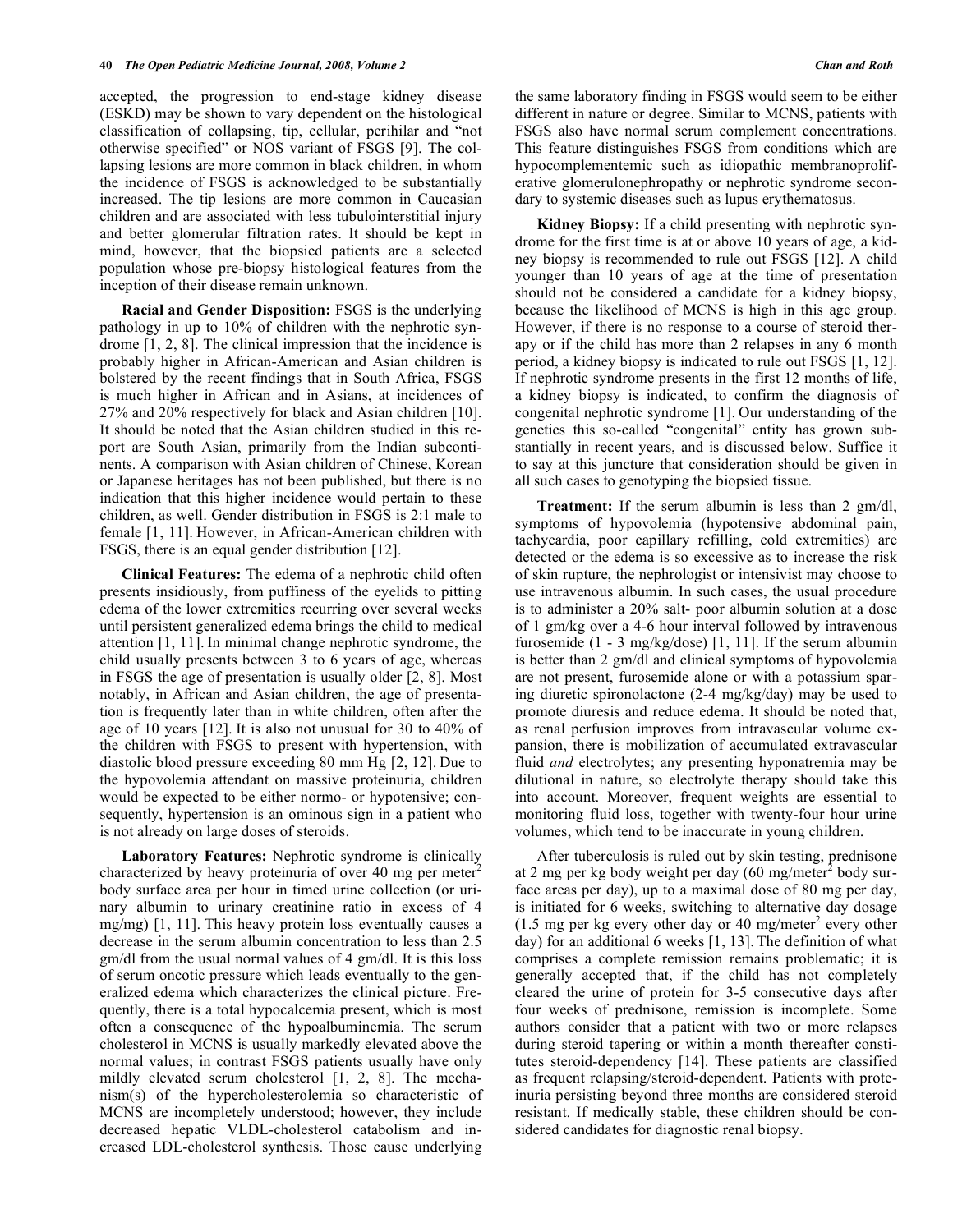If there is no clearing of the nephrotic proteinuria and edema and the kidney biopsy confirms the diagnosis of FSGS, most nephrologists will continue on the alternative dose of prednisone and add an angiotensin converting enzyme inhibitor (lisinopril 0.07 mg/kg/day, maximal 5 mg/day) [8,11]. Alternatively, an angiotensin receptor blocker (losartan 0.7mg/kg/day, maximal dose 50 mg/day) is used in place of the angiotensin converting enzyme inhibitor. Clinical studies in adult patients [15] showed that the combined treatment with both angiotensin converting enzyme inhibitor and receptor blocker resulted in significantly better prognosis. Side effects were minimal and did not exceed those of either drug alone. Currently, however, no data are available in children; perhaps the risk of hypotensive side effects with such combined therapy is a cause of the hesitancy to use this combined drug approach to therapy.

 Addition of an antioxidant, specifically Vitamin E (400 IU/day) [16] has also been recommended as an adjunct therapy, because experimental data [17, 18] and preliminary clinical studies [19] indicated efficacy in reducing proteinuria and improved prognosis. The risk/benefit ratio of this treatment modality is so low that, while its efficacy remains unproven there is little reason not to add it to the therapeutic regimen. However, this conservative approach to treatment in a great many patients with FSGS usually does little to cause abatement of the proteinuria or disease progression.

 In the FSGS cases which are poorly- or unresponsive to the outlined combined treatment strategy, the use of cytotoxics and other immunosuppressive therapies needs to be considered. The decision to move forward with this modality of treatment, however, should be made carefully, because of the significant side effects of such medications. Most pediatric nephrologists will continue the low dose, alternative day prednisone (1.5 mg/kg every other day or 40 mg/square meter every other day) [1, 11] but may add cyclophosphamide (2 mg/kg/day) [21, 22]; the rationale for this is the addition of the immunosuppressant effects of the latter. Although experience with cyclosporin A (5 mg/kg/day) [22] or levamisole (2.5 mg/kg every other day) [23] is still relatively limited and anecdotal, their use is based on experimental nephrotic animal models, in which it is thought that basement membrane damage is mediated by lymphokines. Cyclosporin A is an immunomodulator which acts on T-helper cells, causing decreased interleukin-2 production. Levamisole is no longer available in the United States. However, that lymphokine mediation is the basic mechanism for either the membrane damage or its metamorphosis into FSGS remains inconclusive. The use of intravenous methylprednisolone at varying doses has also been advocated as an alternative to oral steroids, chiefly due to the relatively poor response to oral dosing [24, 25]. The results are pending on several clinical trials using mycophenolate mofetil (MMF) [26, 27], sirolimus (Rapamycin) [28], tacrolimus (Prograf) [29] and rituximab [30]. The first three drugs are immunosuppressant agents acting on T-cells and impairing lymphokine response, whereas rituximab acts on B-cells to achieve a similar effect. Rituximab is an anti-CD20 monoclonal antibody which is believed to inhibit B-lymphocyte activation, and is currently approved for use in B-cell lymphoma and rheumatoid arthritis. Following a number of sporadic case reports indicating successful use of rituximab in treatment of steroid-dependent nephrotic syndrome, Guigonis and colleagues [31] completed

a multicenter study in which they documented the efficacy of the drug as a treatment modality. The success of rituximab treatment in this context has now begun to be extrapolated to treatment of FSGS, although to date only scattered case reports currently exist in the literature [32, 33]. A major deficiency of each therapeutic modality is the implicit assumption of an inflammatory mechanism as a primary etiology for FSGS, an assumption without solid evidence other than the rapid response of the vast majority of MCD to large steroid doses [30]. However, we lack among other things, the absolute knowledge that MCD and FSGS are or are not related; hence, to extend a therapeutic philosophy from success with one entity to treatment of another, perhaps unrelated one could be at the basis for the poor overall therapeutic response of FSGS.

 The side effects of *prednisone and methylprednisolone* are euphoria, mood swings, headaches, acne, hirsutism and cushingnoid facial appearance, hypertension, arrhythmia, and increased risk of infections [1,8]. Long term use of steroids give rise to cataracts, osteoporosis, short stature [1, 11]. The side effects of *cyclophosphamide* are leucopenia from bone marrow suppression, hemorrhagic cystitis, and sterility [1, 11]. The potentially increased risk of malignancy is unresolved. *Cyclosporine A* is associated with pruritis, gum hyperplasia, hypertrichosis, neurological complications from confusion to seizures, gastrointestinal complications of nausea, vomiting, diarrhea, pancreatitis, peptic ulcers; hypertension, nephrotoxicity, hyperkalemia and other drug toxicities and interactions. *Levamisole* causes allergic reactions, abdominal pain, nausea, and vomiting, neurologic complications from confusions to memory loss and seizures, bone marrow suppression and bleeding disorders [22]. The serious side effects of *mycophenolate mofetil* [11] include headaches, coughing, fatigue, thrombophlebitis, cytomegalovirus and opportunistic infections, anemia, leucopenia from bone marrow suppression and gastrointestinal hemorrhage and perforation. Pregnant women should not take this medication because of fetal risks. *Sirolimus* side effects [1, 11, 27] include allergic dermatitis, acne, peripheral edema, hypertension, arthralgia, gastrointestinal upsets, elevated serum triglycerides, cholesterol and creatinine, reduced glomerular filtration rate and proteinuria, and susceptibility to infections. When jointly used with cyclosporine, there is an increased risk of hemolytic uremia syndrome, thrombocytopenic purpura and microangiopathy. The side effects of *tacrolimus* [1, 11, 28] include increased risk of hepatotoxicity and nephrotoxicity, hyperglycemia, diabetes mellitus, hypertension, neuropathy, blurred vision, tremors, seizures, confusion, insomnia and herpes zoster infections. The question of cancer risks is not settled. Clearly, in using these compounds for treatment of FSGS, it is essential to give very serious consideration to the risk/benefit ratio and to how their use could adversely impact the quality of life for a patient in whom this quality may already be significantly compromised.

 **Prognosis in FSGS:** When FSGS was first recognized as a distinct kidney disease, steroid therapy was perceived as ineffective and not recommended [34, 35] because the side effects were considered to outweigh the benefits. However, low dose alternate day steroid therapy was later found to improve the prognosis in childhood FSGS, especially when combined with a cytotoxic medication such as cyclophos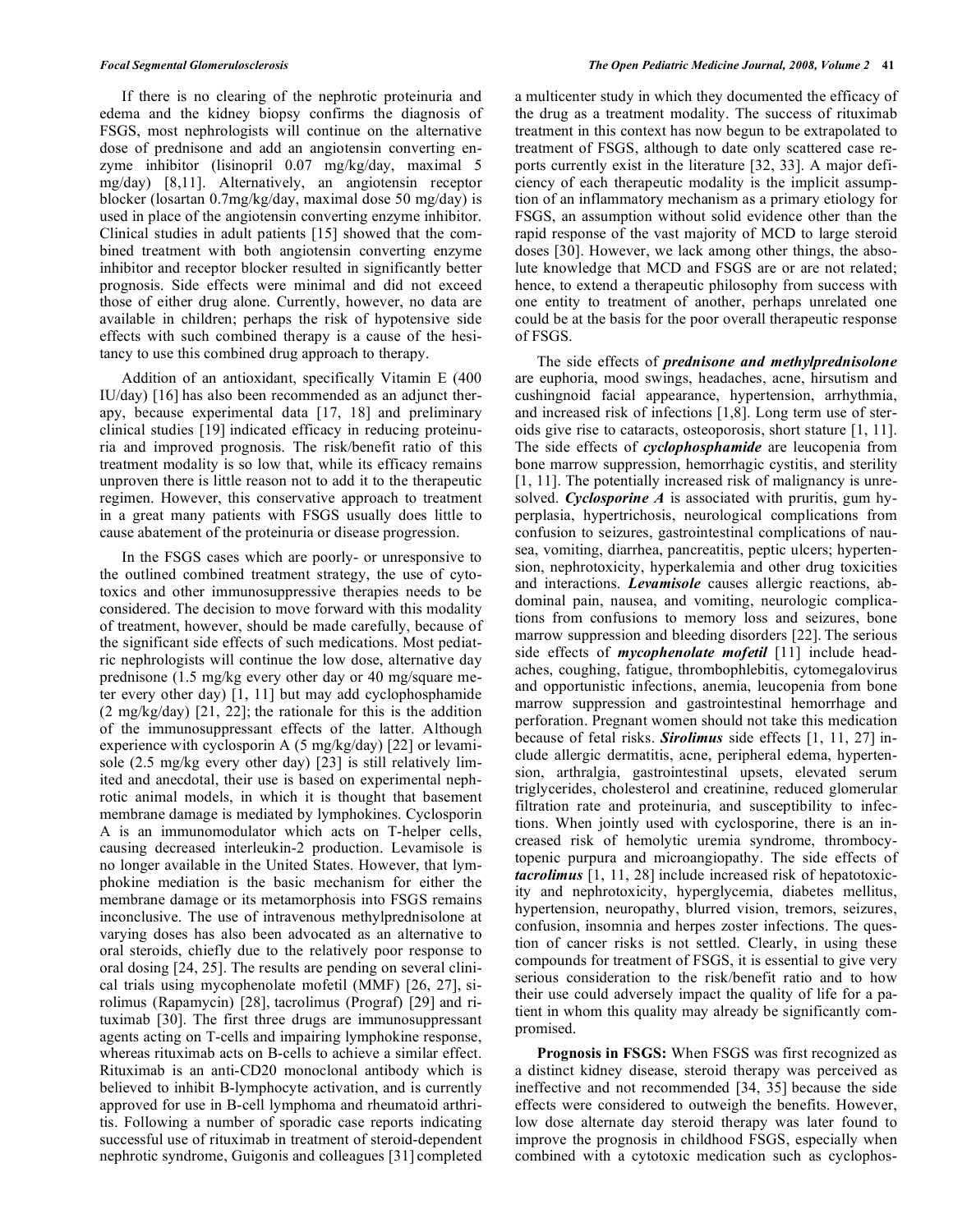phamide [20]. Data on long term prognosis of prednisone plus cyclophosphamide showed kidney survival of 60 % at 15 years of follow up in the Toronto study [20]. In the 1980's, intravenous, pulse methylprednisolone [24] over long periods was recommended on the basis of significantly improved kidney survival. However, wide acceptance of this form of therapy did not materialize as additional studies did not support the anticipated improvement reported in the initial study [24]. Low dose prednisone plus angiotensin converting enzyme inhibitor with and without cytotoxic medications combined with vitamin E were used with the long term prognosis remaining at 50% kidney survival at 12 years of follow-up in a Virginia study [12]. However, in new clinical studies [36] patients who responded initially to the combined therapy especially with cyclosporine, the prognosis at 4 years was 90% kidney survival. By contrast, in those who did not respond initially, the prognosis was poor with kidney survival of 40% at 4 years of follow up [36, 37].

 The matter of renal transplantation deserves mention in the treatment of the renal failure induced by FSGS. The North American Cooperative Study documented a 30-40% incidence of recurrence of FSGS in the graft kidney, with a recurrence rate of about 80% in a subsequent graft [38]. A more recent report of 10 patients receiving up to four sequential transplants showed a recurrence rate of 100% [39]. Consequently, efforts are directed at preservation of the initial graft and subsequent renal transplantation is discouraged. These efforts have included a variety of immunosuppressive agents, most already mentioned in our discussion of treatment, but the only combination which seems to be effective in delaying (but not preventing) eventual recurrent FSGS is plasmapheresis plus high-dose cyclosporine, mycophenolate or cyclophosphamide [40]. Controversy in the reported literature over the effectiveness of rituximab in this clinical situation remains to be resolved [41-43]. In general, the differences discussed above in prognosis related to therapeutic modality reflects again the vast ignorance from which we suffer regarding etiology. It is possible, for instance, that the cyclosporine-responders reported to show extended kidney survival suffer from FSGS of a different etiology from those who do not respond. Until we are able to uncover the causal basis for FSGS, prognostication will remain a matter of phenomenology.

 **Genetics in FSGS:** As in a multitude of other entities in medicine, it has become clear that FSGS, initially described histopathologically as a single entity, now comprises a number of distinct disorders, many known to be of clear genetic etiology. Such etiologic diversity is entirely consistent with the differing responses to therapy from patient to patient. It is also predictable, given the diverse molecular composition of the filtration barrier, as pointed out in the Introduction (supra vide). Advances in the past decade on genetic markers in familial FSGS have uncovered several mutations which result in the clinical picture.

 Inasmuch as the clinical definition of FSGS includes steroid-unresponsiveness of the proteinuria in a nephrotic patient, congenital or primary nephritic syndrome exemplifies a genetic abnormality resulting in unremitting and massive proteinuria. The underlying cause is a mutation of the nephrin gene (NPHS1); nephrin is a protein localized to the slit between foot processes and forms a network which lines the pores which, are in turn about equal in size to albumin molecules [44]. Thus, it is not difficult to understand why a genetic mutation inducing abnormality in this complex structure would create steroid-resistance. The genetic abnormality is inherited as an autosomal recessive trait and can be definitively treated only by renal transplant.

 Frishberg and colleagues [45] studied a kindred in which there was familial incidence of FSGS. These investigations, utilizing positional cloning technique showed mutation in the NPHS2 gene which encodes the podocin protein. Podocin is an integral membrane protein which binds to cholesterol in the podocyte membrane; it is necessary for interaction with nephrin and facilitates podocytic regulation of the slit diaphragm [46]. Mutation of the NHPS2 gene is linked to autosomal recessive steroid resistant FSGS [45]. With increasing interest and experience in genotyping FSGS patients, it has become clear that there are several NPHS2 mutations at different loci and that collectively these accounts for a significant percentage of both sporadic and familial disease [47, 48].

 Alpha-actinin-4(ACTN4) is a protein which binds actin into bundles and is key to cytoskeletal integrity. Mutation of the ACTN4 gene in autosomal dominant FSGS is associated with presentation of renal disease in adolescence and a high risk of progression to end-stage kidney diseases [49]. However, penetrance is variable, so that more mildly-affected individuals can be seen, as well. Another genetic cause of adolescent presentation of FSGS is mutation in the transreceptor potential cation channel (TRPC6) gene. The TRCP6 protein is involved in regulation of calcium entry into the cell and interacts at the slit diaphragm complex with nephrin and podocin. The gene mutation is linked to an autosomal dominant form of FSGS [50]. At present, it is unclear how such gene mutations relate to responses to therapy.

 In view of the familial forms of FSGS and the risks of recurrence of FSGS in the transplanted allografts, liverelated donors need to be carefully worked up, including at least one year of investigation on the prospective related donors to ensure that there is no evidence of proteinuria and/or hematuria which may resolve and recur - hence, the recommendation to repeated check urinalysis over a 12 month period as a work up to transplant donation. There are also nephrologists advocating to halt using live-related donors entirely in FSGS, chiefly because of the potential for genetic mutation in the donated kidney.

### **CONCLUSIONS**

 FSGS is an important component of MCNS in childhood. New data demonstrate a higher predisposition in African and Asian children [10] for development of FSGS and an average age of presentation older than 10 years. There is equal gender distribution in the African-American child [12], in contrast to the previous data of male predominance in the Caucasian child with FSGS [1, 2]. The current treatment of choice is to slow the rate of progression [51], by a combination of vitamin E [18], prednisone [1], angiotensin converting enzyme inhibitor or angiotensin receptor blocker [14]. In the non-responsive cases, the addition of cyclosporine is supported by results of controlled clinical trials [22]. Newer immunosuppressives are undergoing controlled clinical trials.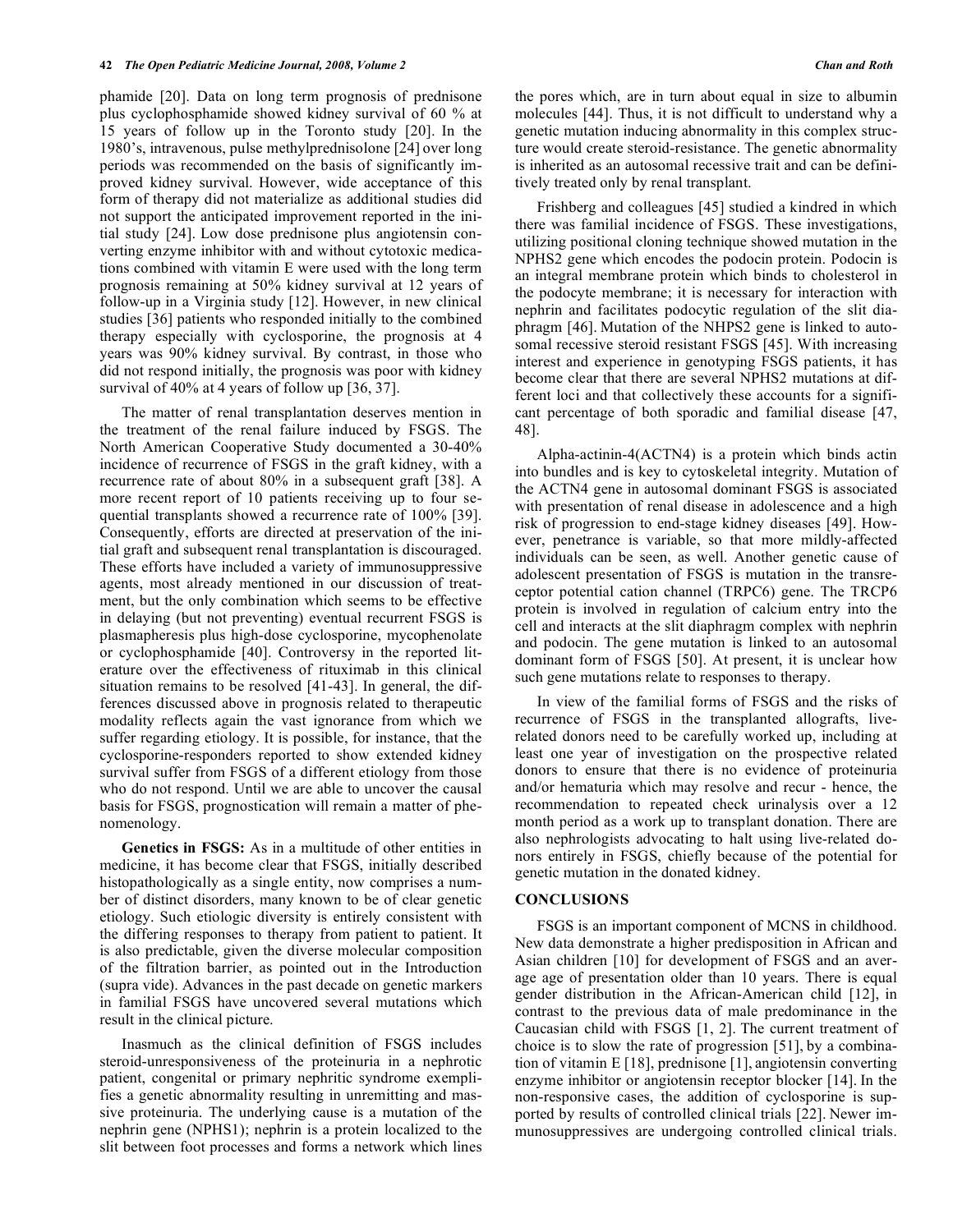The clinical implications of genetic markers are under intense investigation.

#### **ACKNOWLEDGEMENT**

 Supported by National Institutes of Health Grants: DK50419, DK07761.

#### **REFERENCES**

- [1] Roth KS, Amaker BH, Chan JCM. Nephrotic syndrome. Pediatr Rev 2002; 23: 237-48.
- [2] A report of the International Study of Kidney Disease in Children. The primary nephrotic syndrome in children. Identification of patients with minimal change nephrotic syndrome from initial response to prednisone. J Pediatr 1981; 98: 561-4.
- [3] Eddy AA, Symons JM. Nephrotic syndrome in childhood. Lancet 2003; 362: 629-39.
- [4] Kitiyakara C, Kopp JB, Eggers P. Trends in the epidemiology of focal segmental glomerulosclerosis. Semin Nephrol 2003; 23: 172- 82.
- [5] Srivastava T, Simon AD, Alon US. High incidence of focal segmental glomerulosclerosis in nephritic syndrome of childhood. Pediatr Nephrol 1999; 13: 13-18.
- [6] Haas M, Meehan SM, Karrison TG, *et al*. Changing etiologies of unexplained adult nephritic syndrome: a comparison of renal biopsy findings from 1976-1979 and 1995-1997. Am J Kidney Dis 1999; 30: 621-31.
- [7] Boyer O, Moulder JK, Somers MJG. Focal and segmental glomerulosclerosis in children: a longitudinal assessment. Pediatr Nephrol 2007; 22: 1159-66.
- [8] Niaudet P. Steroid resistant idiopathic nephrotic syndrome in children. In: Avner ED, Harmon WE, Niaudet P, Eds. Pediatric Nephrology. Philadelphia: Lippincott Williams and Wilkins 2004; pp. 557-73.
- [9] D'Agati VD, Fogo AB, Bruijn JA, *et al*. Pathologic classification of focal segmental glomerulosclerosis: a working proposal. Am J Kidney Dis 2004; 43: 368-82.
- [10] Adhikari M, Bhimma R, Coovadia HM. Focal segmental glomerulosclerosis in children from KwaZulu/Natal, South Africa. Clin Nephrol 2001; 55: 16-24.
- [11] Lee EKW, Chan WKY, Lai WM, *et al*. Nephrotic syndrome: long term management. In: Chiu MC, Yap HK, Eds. Practical Paediatric Nephrology. An update of current practices. Hong Kong: Medcom Ltd. 2005; pp. 116-29.
- [12] Chan JCM. Focal segmental glomerulosclerosis: a single center study over two decades. World J Pediatr 2007; 3: 260-4.
- [13] Latta K, von Schnakenburg C, Ehrich JH. A meta-analysis of cytotoxic treatment for frequently relapsing nephrotic syndrome in children. Pediatr Nephrol 2001; 16: 271-82.
- [14] Letavernier B, Letavernier E, Leroy S, *et al*. Prediction of highdegree steroid dependency in pediatric idiopathic nephrotic syndrome. Pediatr Nephrol 2008; 23: 2221-26.
- [15] Linas SL. Are two better than one? Angiotensin-converting enzyme inhibitors plus angiotensin receptor blockers from reducing blood pressure and proteinuria in kidney disease. Clin J Am Soc Nephrol 2008; 3: S17-23.
- [16] Thabet MA, Chan JCM. Vitamin E in renal treatment regimens. Pediatr Nephrol 2006; 21: 1790-1801.
- [17] Hahn S, Kuemmerle NB, Chan W, *et al*. Glomerulosclerosis in the remnant kidney rat is modulated by dietary  $\alpha$ -tocopherol. J Am Soc Nephrol 1998; 9: 2089-95.
- [18] Lee HS, Jeong JY, Kim BC, *et al*. Dietary antioxidant inhibits lipoprotein oxidation and renal injury in experimental focal segmental glomerulosclerosis. Kidney Int 1997; 51: 1151-9.
- [19] Tahzib M, Frank R, Gauthier B, *et al*. Vitamin E treatment of focal segmental glomerulosclerosis: results of an open-label study. Pediatr Nephrol 1999; 13: 649-52.
- [20] Arbus GS, Poucell S, Bacheyle GS, *et al*. Focal segmental glomerulosclerosis with idiopathic nephrotic syndrome: three types of clinical response. J Pediatr 1982; 101: 40-5.
- [21] Report of Arbeitsgemeinschft fur Padiatrische Nephrologie. Cyclophosphamide treatment of steroid dependent nephrotic syndrome: comparison of eight week with 12 week course. Arch Dis Child 1987; 62: 1102-6.
- [22] Lieberman EV, Tejani A. A randomized double-blind placebocontrolled trial of cyclosporine in steroid-resistant idiopathic focal segmental glomerulosclerosis in children. J Am Soc Nephrol 1996; 7: 56-63.
- [23] Bagga A, Sharma A, Scrivastava RN. Levamisole therapy in corticosteroid-dependent nephrotic syndrome. Pediatr Nephrol 1997; 11: 415-7
- [24] Tune BM, Kirpekar R, Sibley RK, *et al*. Intravenous methylprednisolone and oral alkylating agent therapy of prednisone-resistant pediatric focal segmental glomerulosclerosis: a long-term follow-up. Clin Nephrol 1995; 43: 84-8.
- [25] Waldo FB, Benfield MR, Kohaut EC. Therapy of focal and segmental glomerulosclerosis with methyl prednisolone, cyclosporine A, and prednisone. Pediatr Nephrol 1998; 12: 397-400.
- [26] Barletta GM, Smoyer WE, Bunchman TE, *et al*. Use of mycophenolate mofetil in steroid-dependent and –resistant nephrotic syndrome. Pediatr Nephrol 2003; 18: 833-7.
- [27] Montane B, Abitbol C, Chandar J, *et al*. Novel therapy of focal glomerulosclerosis with mycophenolate and angiotensin blockade. Pediatr Nephrol 2003; 18: 772-81.
- [28] Tumulin JA, Miller D, Near M, *et al*. A prospective, open-label trial of sirolimus in the treatment of focal segmental glomerulosclerosis. Clin J Am Soc Nephrol 2006; 1: 109-17.
- [29] Segarra A, Vila J, Pou L, *et al*. Combined therapy of tacrolimus and corticosteroids in cyclosporin-resistant or -dependent idiopathic focal glomerulosclerosis: a preliminary uncontrolled study with prospective follow-up. Nephrol Dial Transplant 2002; 17: 655-62.
- [30] Dotsch J, Muller-Wiefel D, Kemper MJ. Rituximab: Is replacement of cyclophosphamide and calcineurin inhibitors in steroiddependent nephrotic syndrome possible? Pediatr Nephrol 2008; 23: 3-7.
- [31] Guigonis V, Dallocchio A, Baudouin V, *et al*. Rituximab treatment for severe steroid- or cyclosporine-dependent nephrotic syndrome: a multicentric series of 22 cases. Pediatr Nephrol 2008; 23: 1269- 79.
- [32] Nakayama M, Kamei K, Nozu K, *et al*. Rituximab for refractory focal segmental glomerulosclerosis. Pediatr Nephrol 2008; 23: 481- 85.
- [33] Suri M, Tran K, Sharma A, *et al*. Remission of steroid-resistant nephrotic syndrome due to focal and segmental glomerulosclerosis using rituximab. Int Urol Nephrol 2008; 40: 807-10.
- [34] Mathieson PW. Minimal change nephropathy and focal segmental glomerulosclerosis. Semin Immunopathol 2007; 29: 415-26.
- [35] Habib R. The major syndromes. In: Royer P, Habib R, Mathieu H, Broyer M, Eds. Pediatric Nephrology. Philadelphia: WB Saunders Co. 1974; pp. 246-90.
- [36] Gipson DS, Gibson K, Gipson PE, Watkins S, Moxey-Mims M. Therapeutic approach to FSGS in children. Pediatr Nephrol 2007; 22: 28-36.
- [37] Chan JCM. Oxidative injury in focal segmental glomerulosclerosis. Asian Biomed 2008; 2(1): 19-26.
- [38] Tejani A, Stablein DH. Recurrence of focal segmental flomerulosclerosis posttransplantation: a special report of the North American Pediatric Renal Transplant Cooperative Study. J Am Soc Nephrol 1992; 2(12 Suppl): S258-63.
- [39] Jungraithmayr TC, Bulla M, Dippell J, *et al*. Primary focal segmental glomerulosclerosis - Long-term outcome after pediatric renal transplantation. Pediatr Transplant 2005; 9: 226-31.
- [40] Crosson JT. Focal segmental glomerulosclerosis and renal transplantation. Transplant Proc 2007; 39: 737-43.
- [41] Gossman J, Scheuermann E-H, Porubsky S, *et al*. Abrogation of nephrotic proteinuria by rituximab treatment in a renal transplant patient with relapsed focal segmental glomerulosclerosis. Transplant Int 2007; 20: 558-52.
- [42] Hristea D, Hadaya K, Marangon N, *et al*. Successful treatment of recurrent focal segmental glomerulosclerosis after kidney transplantation by plasmapheresis and rituximab. Transplant Int 2007; 20: 102-5.
- [43] Yabu JM, Ho B, Scandling JD, *et al*. Rituxima failed to improve nephrotic syndrome in renal transplant patients with recurrent focal segmental glomerulosclerosis. Am J Transplant 2008; 8: 222-27.
- [44] Wartiovaara J, Ofverstedt LG, Khoshnoodi J, *et al*. Nephrin strands contribute to a porous slit diaphragm scaffold as revealed by electron tomography. J Clin Invest 2004; 114: 1475-83.